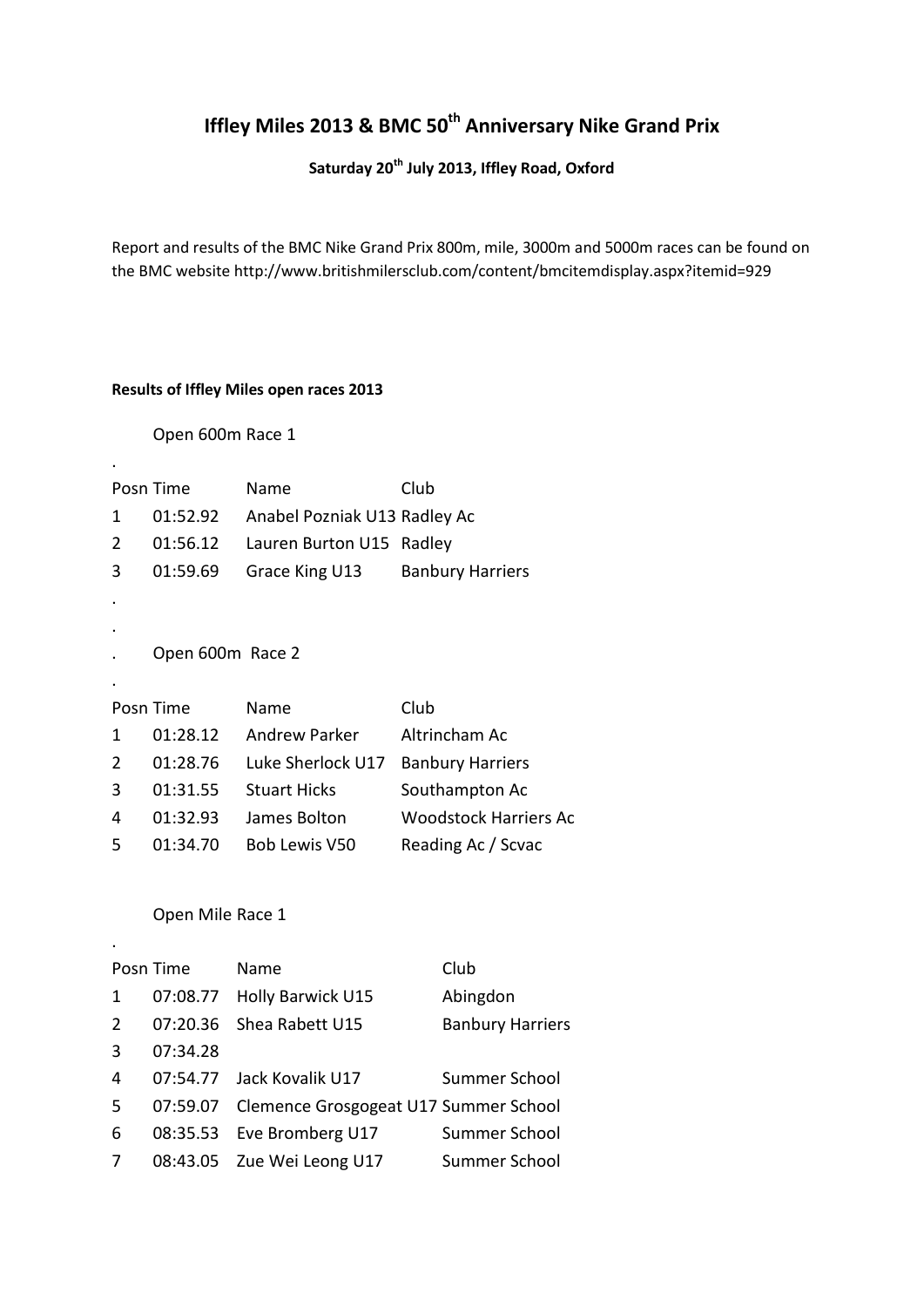. Open Mile Race 2

.

|                | Posn Time            | Name                                             | Club                              |
|----------------|----------------------|--------------------------------------------------|-----------------------------------|
| 1              | 05:42.29             | Simon Proctor                                    | <b>Headington Road Runners</b>    |
| 2              | 05:52.75             | Luca Rade U17                                    | Summer School                     |
| 3              | 06:09.05             | <b>Rachel Burton U13</b>                         | Radley                            |
| 4              | 06:18.32             | Katie Strange U13                                | <b>Team Bath</b>                  |
| 5              | 06:31.13             | Charlotte Barwick U13                            | Abingdon                          |
| 6              | 06:40.80             | George Tsverik                                   | <b>Headington Road Runners</b>    |
|                |                      |                                                  |                                   |
|                |                      |                                                  |                                   |
|                |                      | Open Mile Race 3                                 |                                   |
|                |                      |                                                  |                                   |
|                | Posn Time            | Name                                             | Club                              |
| 1              | 05:09.95             | <b>Thomas Proctor-legg</b>                       | <b>Headington Road Runners</b>    |
| $\overline{2}$ | 05:15.64             | <b>Thomas Cassidy</b>                            |                                   |
| 3              | 05:16.28             | <b>Brian Gray</b>                                | <b>Silson Joggers</b>             |
| 4              | 05:17.09             | Storm Sunderland U17                             | Ocac                              |
| 5              | 05:20.33             | <b>Tim Mccrow</b>                                | <b>Banbury Harriers</b>           |
| 6              | 05:20.85             | Martin Ludford V55                               | <b>Brat</b>                       |
| 7              | 05:28.41             | <b>Edward Tolhurst</b>                           | Stratford-upon-avon Ac            |
| 8              | 05:36.88             | <b>Stewart Thorp</b>                             | Oxford City Ac                    |
| 9              | 05:40.54             | Nick Seagrave                                    |                                   |
|                |                      |                                                  |                                   |
|                |                      |                                                  |                                   |
|                |                      | Open Mile Race 4                                 |                                   |
|                |                      |                                                  |                                   |
|                | Posn Time            | Name                                             | Club                              |
| 1              | 04:59.84             | <b>Fergus Campbell</b>                           | <b>Headington Road Runners</b>    |
| 2              | 05:02.51             | <b>Stephen Shanks</b>                            | Victoria Park Harriers & Tower    |
| 3              | 05:03.56             | Colin Dalton V45                                 | New South Wales Masters Athleti   |
| 4              | 05:04.08             | Megan Humphries U17                              | Oxford City                       |
| 5<br>6         | 05:14.49<br>05:19.49 | <b>Elliot Deering U15</b><br><b>Nick Barwick</b> | Shaftesbury Barnet Ac<br>Abingdon |
|                |                      | Gregor Kelling U15                               |                                   |
| 7              | 05:22.75             |                                                  | <b>Banbury Harriers</b>           |
| 8              | 05:25.25             | <b>Robert Dowse</b>                              | <b>Brat</b>                       |
| 9              | 05:31.56             | Emily Thompson U15                               | <b>Banbury Harriers</b>           |
| 10             | 05:48.10             | Caitlin Bradley U23                              | <b>Banbury Harriers</b>           |
| 11             | 06:33.94             | Hongbin Chen U23                                 |                                   |